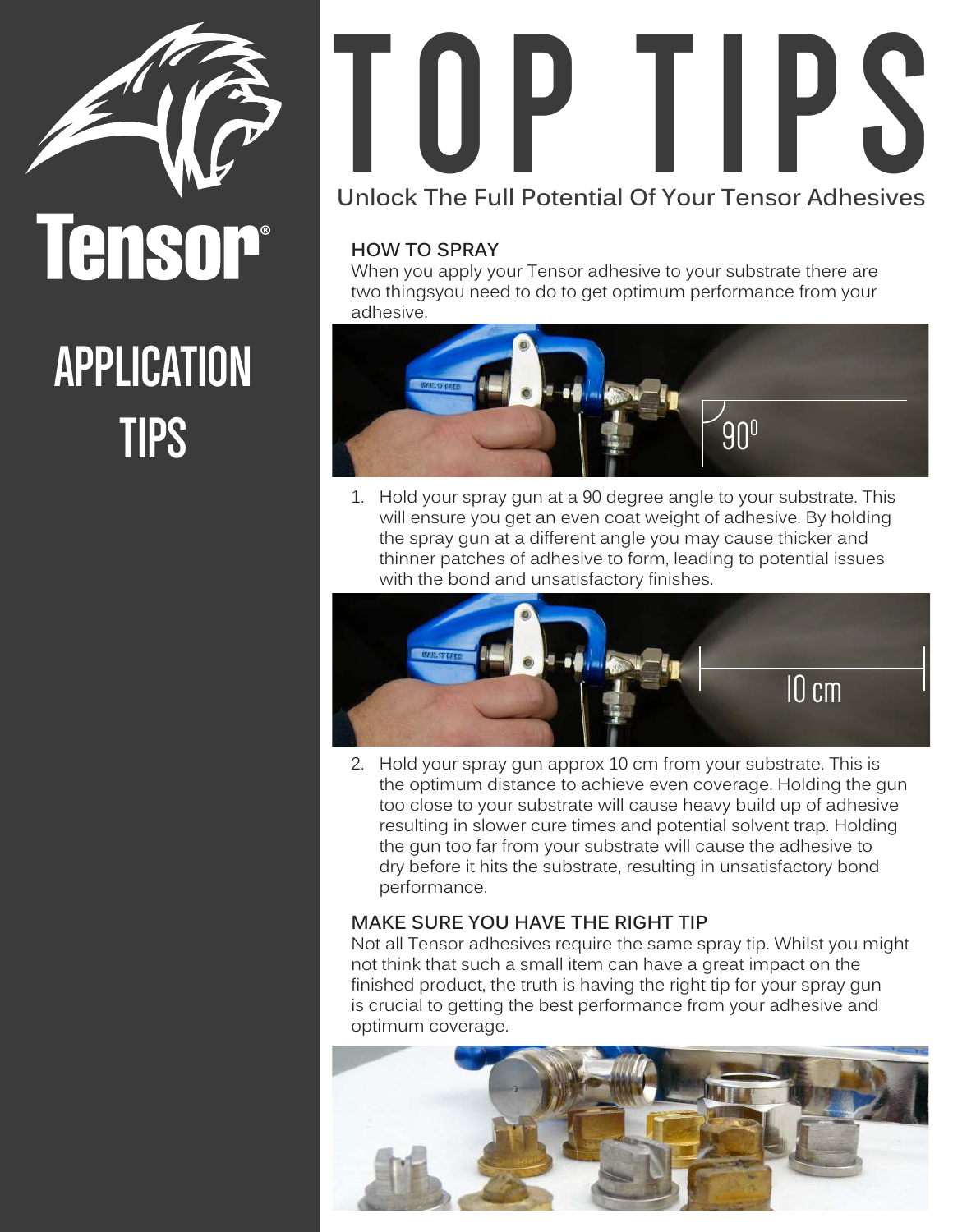

### **APPLICATION TIPS**

# **TIP CHART**

| Product                      | Hose                 | Tip                     |  |
|------------------------------|----------------------|-------------------------|--|
| <b>Joinery</b>               |                      |                         |  |
| LIO, LI7,<br>LI9, L32        | <b>Black Rubber</b>  | 6501                    |  |
| LION, LI7N                   | <b>Braided Metal</b> | Lechler                 |  |
| LI2, L20                     | <b>Black Rubber</b>  | Lechler                 |  |
| L3I                          | <b>Black Rubber</b>  | 4001<br>with<br>Pizzler |  |
| L7I                          | Moisture Block       | Lechler                 |  |
| <b>Foam &amp; Upholstery</b> |                      |                         |  |
| FIO                          | Moisture Block       | Lechler                 |  |
| F20, F3I,<br><b>F40, F45</b> | <b>Black Rubber</b>  | 6501                    |  |
| F30N                         | <b>Steel Braided</b> | 8002                    |  |
| <b>F45N</b>                  | <b>Steel Braided</b> | 8001<br>With<br>Pizzler |  |
| F50                          | <b>Black Rubber</b>  | Lechler                 |  |
| <b>HVAC</b>                  |                      |                         |  |
| HION, HIIN,<br>H95           | <b>Steel Braided</b> | Lechler                 |  |
| H30, H40,<br>H45, H50        | <b>Black Rubber</b>  | 6501                    |  |
| Construction                 |                      |                         |  |
| X40                          | <b>Black Rubber</b>  | 8002                    |  |
| X40N                         | <b>Steel Braided</b> | 8002                    |  |
| CII, CI2,<br>C40             | <b>Black Rubber</b>  | 6501                    |  |
| <u> Iransportation</u>       |                      |                         |  |
| T30                          | Moiisture Block      | Lechler                 |  |
| <u>140, T51</u>              | <b>Black Rubber</b>  | 6501                    |  |
| T53                          | <b>Black Rubber</b>  | Lechler                 |  |

| Product                 | Hose                | Tip                     |  |
|-------------------------|---------------------|-------------------------|--|
| Marine                  |                     |                         |  |
| MOI                     | <b>Black Rubber</b> | N/A                     |  |
| <b>M30, M3I</b>         | <b>Black Rubber</b> | 8002                    |  |
| M35                     | Moisture Block      | Lechler                 |  |
| M55, M75,<br><b>M8I</b> | <b>Black Rubber</b> | 6501                    |  |
| M60                     | <b>Black Rubber</b> | 4001<br>With<br>Pizzler |  |
| <b>M70, M82</b>         | <b>Black Rubber</b> | Lechler                 |  |
| <b>Aerospace</b>        |                     |                         |  |
| A20                     | Moisture Block      | 6501                    |  |
| A3ON,<br>A40N           | <b>Black Rubber</b> | Lechler                 |  |
| A50                     | <b>Black Rubber</b> | 4001<br>With<br>Pizzler |  |
| A70                     | <b>Black Rubber</b> | 8002                    |  |